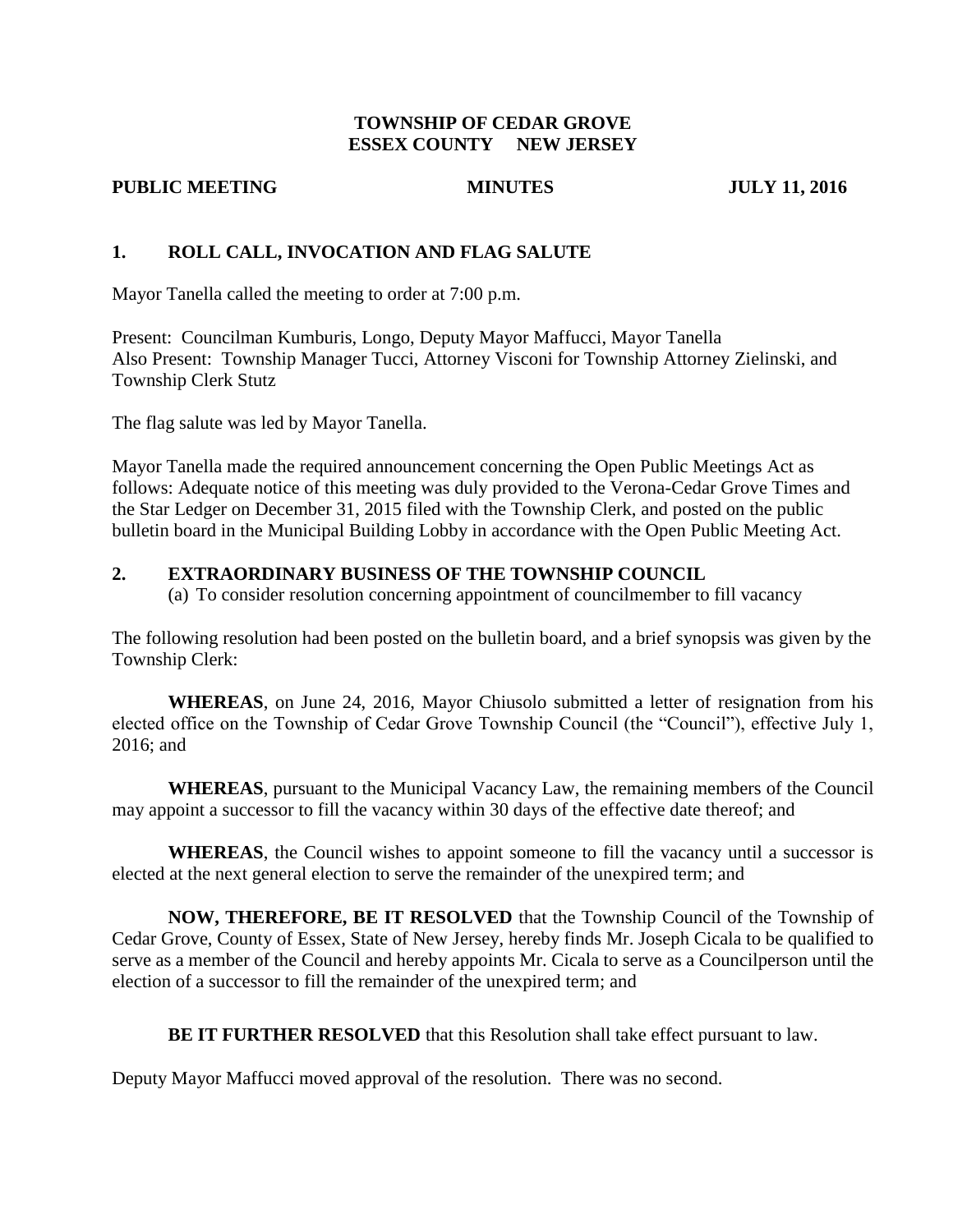(b) Ceremonial Swearing-in of Police Lieutenants

Mayor Tanella ceremonially administered oaths of office to Lt. Eileen O'Toole and Lt. Frank Pumphrey.

(c) Ceremonial Swearing-in of Police Sergeant

Mayor Tanella ceremonially administered oaths of office to Sgt. Jose Rodriquez and Sgt. Jason Wolfstirn.

(d) Ceremonial Swearing-in of new police officers

Mayor Tanella ceremonially administered oaths of office to new Ptl. Anthony Cardona and Ptl. Joseph Johnson.

Mayor Tanella provided a brief work biography of each officer prior to administering the oath. Deputy Mayor Maffucci and Councilman Kumburis and Longo congratulated the officers and thanked all members of the Police Department for their service to the Township and residents.

# **3. APPROVAL OF MINUTES**

(a) To consider approval of regular public meeting minutes of June 6, 2016

Councilman Kumburis moved approval of the minutes as presented, seconded by Deputy Mayor Maffucci, and passed by the following vote:

AYE: Councilman Kumburis, Longo, Deputy Mayor Maffucci, Mayor Tanella NO: None

### **4. PUBLIC HEARING**

(a) To consider adoption of Pending Bond Ordinance #16-798 – Amending Bond Ord. #16- 793 Various Capital Improvements

The ordinance was read by title only as follows:

# **BOND ORDINANCE AMENDING BOND ORDINANCE NUMBER 16-793 FINALLY ADOPTED BY THE TOWNSHIP COUNCIL OF THE TOWNSHIP OF CEDAR GROVE, NEW JERSEY ON APRIL 4, 2016**

Mayor Tanella opened the public hearing on this item. There being no one present wishing to be heard, Mayor Tanella closed the public hearing.

Deputy Mayor Maffucci moved that the ordinance be adopted at second reading, published in the Verona-Cedar Grove Times as a passed ordinance to take effect as prescribed by law, seconded by Councilman Kumburis, and passed by the following vote:

AYE: Councilman Kumburis, Longo, Maffucci, Deputy Mayor Maffucci, Mayor Tanella NO: None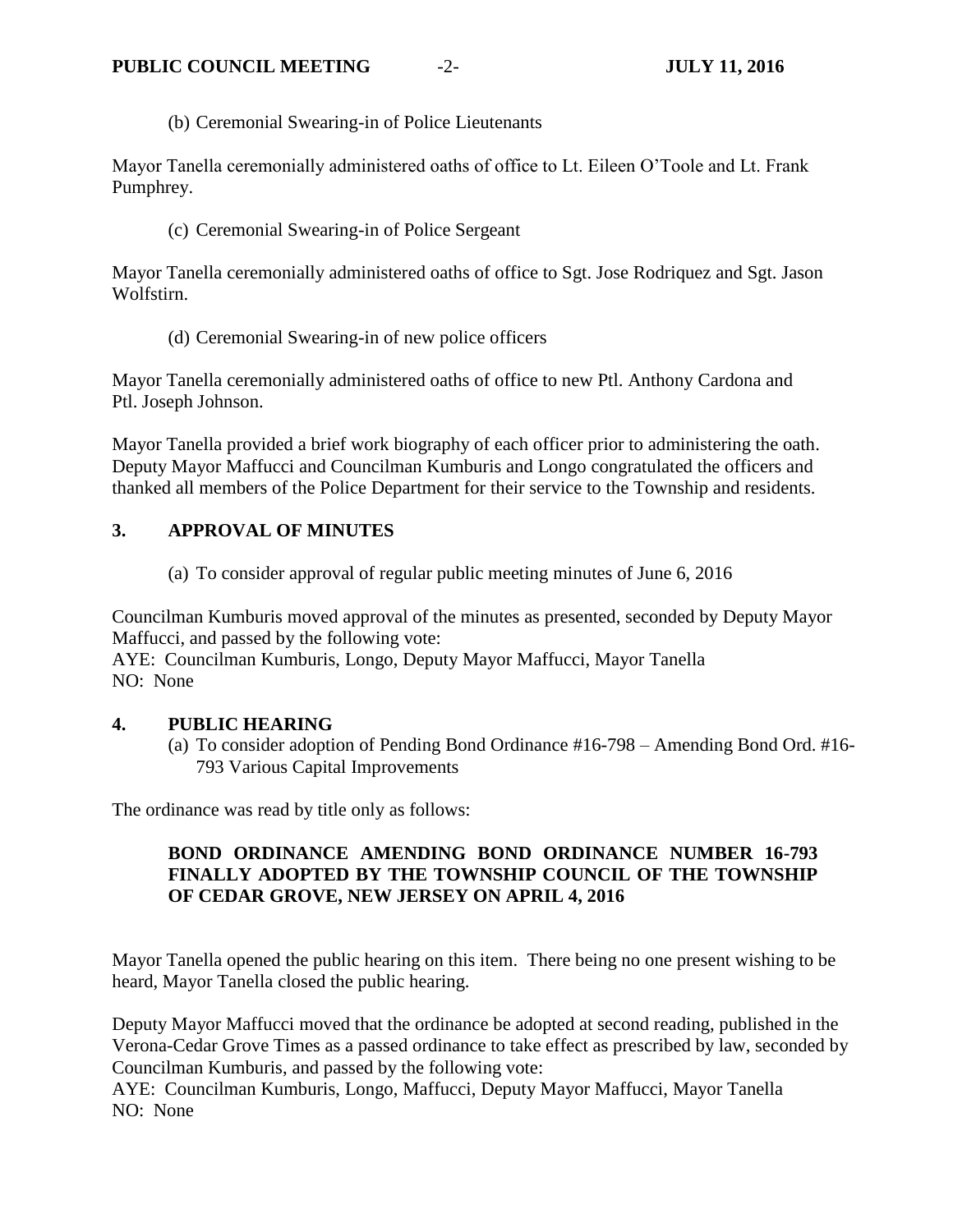## **5. AWARD OF BID**

(a) To consider resolution awarding bid for Improvements to Commerce Road

The following resolution had been posted on the bulletin board, and a brief synopsis was given by the Township Clerk:

**WHEREAS,** pursuant to advertising duly made, bids were received for Improvements to Commerce Road, and were publicly opened by the Township Clerk on May 18, 2016, as follows:

| <b>BIDDER</b>                           | <b>TOTAL BID AMOUNT</b> |
|-----------------------------------------|-------------------------|
| AJM Contractors Inc.                    | \$372,677.50            |
| American Asphalt & Milling Services LLC | \$393,575.00            |
| Mike Fitzpatrick Equipment Co.          | \$406,922.50            |
| Top Line Construction Corp.             | \$421,233.90            |
| 4 Clean Up                              | \$435,868.75            |
| DLS Contracting Inc.                    | \$455,651.25            |

**WHEREAS**, the Municipal Engineer and Township Attorney have reviewed the bids submitted, and recommend awarding the bid to AJM Contractors Inc. of Clifton, New Jersey, the lowest responsible bidder, in the amount of \$ 372,677.50; and

**WHEREAS**, the funds are available to satisfy our obligations under this contract from Bond Ord. 16- 793 and 16-798 and Department of Transportation Grant.

**NOW, THEREFORE, BE IT RESOLVED** by the Township Council of the Township of Cedar Grove, that the award of bid be made to AJM Contractors Inc. of Clifton, New Jersey.

**BE IT FURTHER RESOLVED** that the proper officials be instructed to execute a contract on behalf of the Township.

Deputy Mayor Maffucci moved adoption of the resolution, seconded by Councilman Kumburis, and passed by the following vote:

AYE: Councilman Kumburis, Longo, Deputy Mayor Maffucci, Mayor Tanella NO: None

(b) To consider resolution awarding bid for Improvements to Panther Park

The following resolution had been posted on the bulletin board, and a brief synopsis was given by the Township Clerk:

**WHEREAS,** pursuant to advertising duly made, bids were received for Improvements to Panther Park, and were publicly opened by the Township Clerk on July 7, 2016, as follows:

| <b>BIDDER</b>                             | <b>TOTAL BID AMOUNT</b> |
|-------------------------------------------|-------------------------|
| Diamond Construction                      | \$83,030.00             |
| <b>Consolidated Maintenance Solutions</b> | \$98,440.00             |
| Tec Con Contractors                       | \$115,920.00            |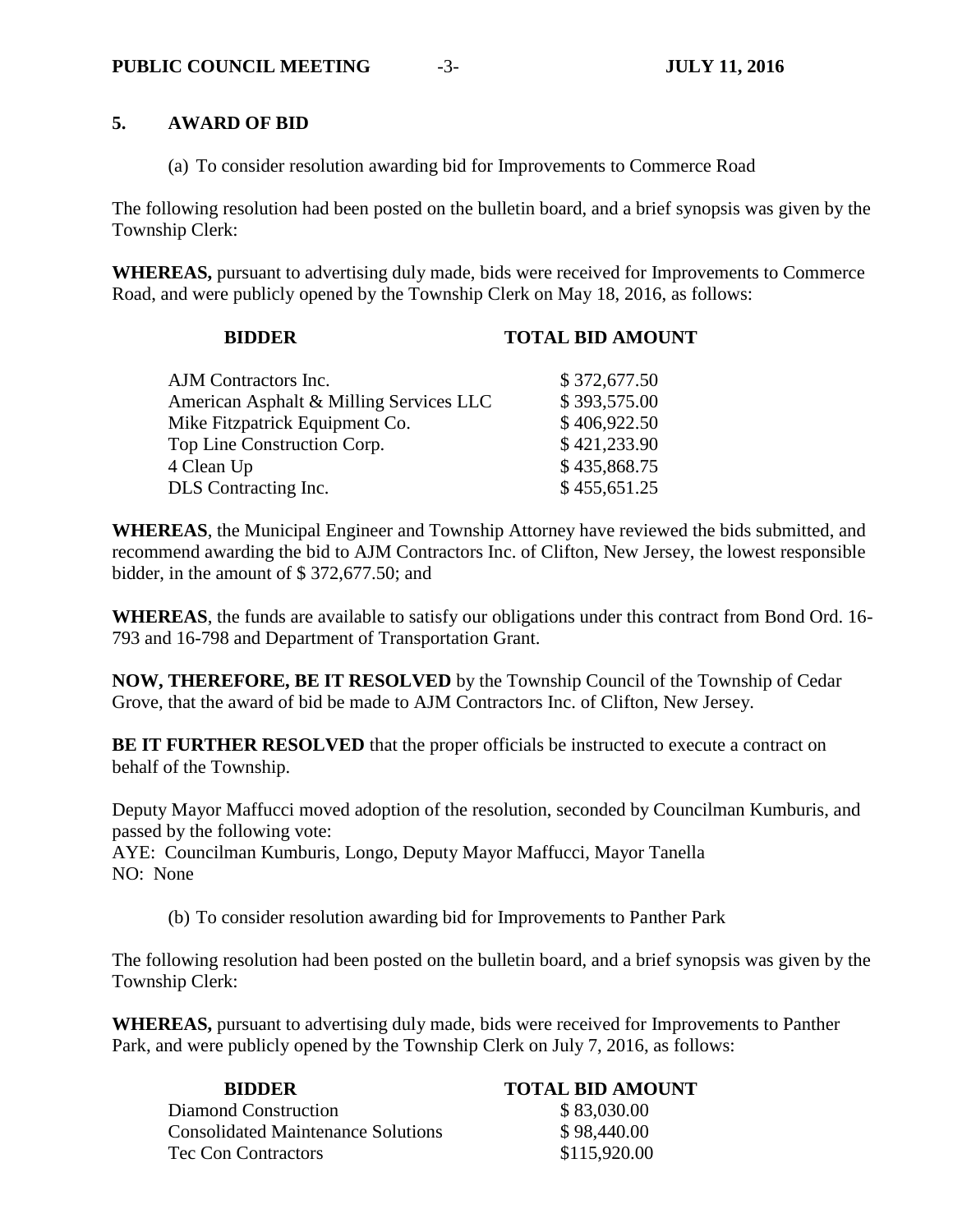**WHEREAS**, the Municipal Engineer and Township Attorney have reviewed the bids submitted, and recommend awarding the bid to Diamond Construction of Brick, New Jersey, the lowest responsible bidder, in the amount of \$ 83,030.00; and

**WHEREAS**, the funds are available to satisfy our obligations under this contract from Bond Ord. 13- 756 and 15-783.

**NOW, THEREFORE, BE IT RESOLVED** by the Township Council of the Township of Cedar Grove, that the award of bid be made to Diamond Construction of Brick, New Jersey.

**BE IT FURTHER RESOLVED** that the proper officials be instructed to execute a contract on behalf of the Township.

Deputy Mayor Maffucci moved adoption of the resolution, seconded by Councilman Kumburis, and passed by the following vote:

AYE: Councilman Kumburis, Longo, Deputy Mayor Maffucci, Mayor Tanella NO: None

# **6. MEETING OPEN TO RESIDENTS OF THE TOWNSHIP WISHING TO BE HEARD ON ANY ITEM ON THE AGENDA**

Mayor Tanella opened this portion of the meeting to anyone wishing to be heard on any item on the agenda. There being no one present wishing to be heard, Mayor Tanella closed this portion of the meeting.

# **7. REPORTS OF TOWNSHIP OFFICIALS**

(a) Township Manager – The Township Manager reported that the Township received a \$165,000 grant from the State for back-up generators at certain public facilities. Mr. Tucci provided a synopsis of a memo from the Finance Director regarding implementation of online payment of taxes. The Manager noted the resignation of long-time crossing guard Thomas DeFrancisci. Mr. Tucci also referred to two block party requests (Winding Way and Upland Way) to which the governing body agreed.

(b) Township Clerk – The Clerk noted a letter of resignation from a Zoning Board member. Following discussion, the Clerk was directed to ascertain interest of recent previously interested residents to re-interview, advertise the new vacancy and schedule interviews for executive session on 8/8 at 6:30 p.m.

(c) Township Attorney – Attorney Visconi noted the resolution on the agenda to update the "Green Team" membership. Attorney Visconi also noted a request from special COAH counsel for additional funding for the COAH Consortium. Attorney Visconi reported that Court has granted an extension for immunity of builder remedy lawsuits. Attorney Visconi requested an executive session to discuss a K. Hovnanian litigation matter and personnel matter regarding Judge Carver.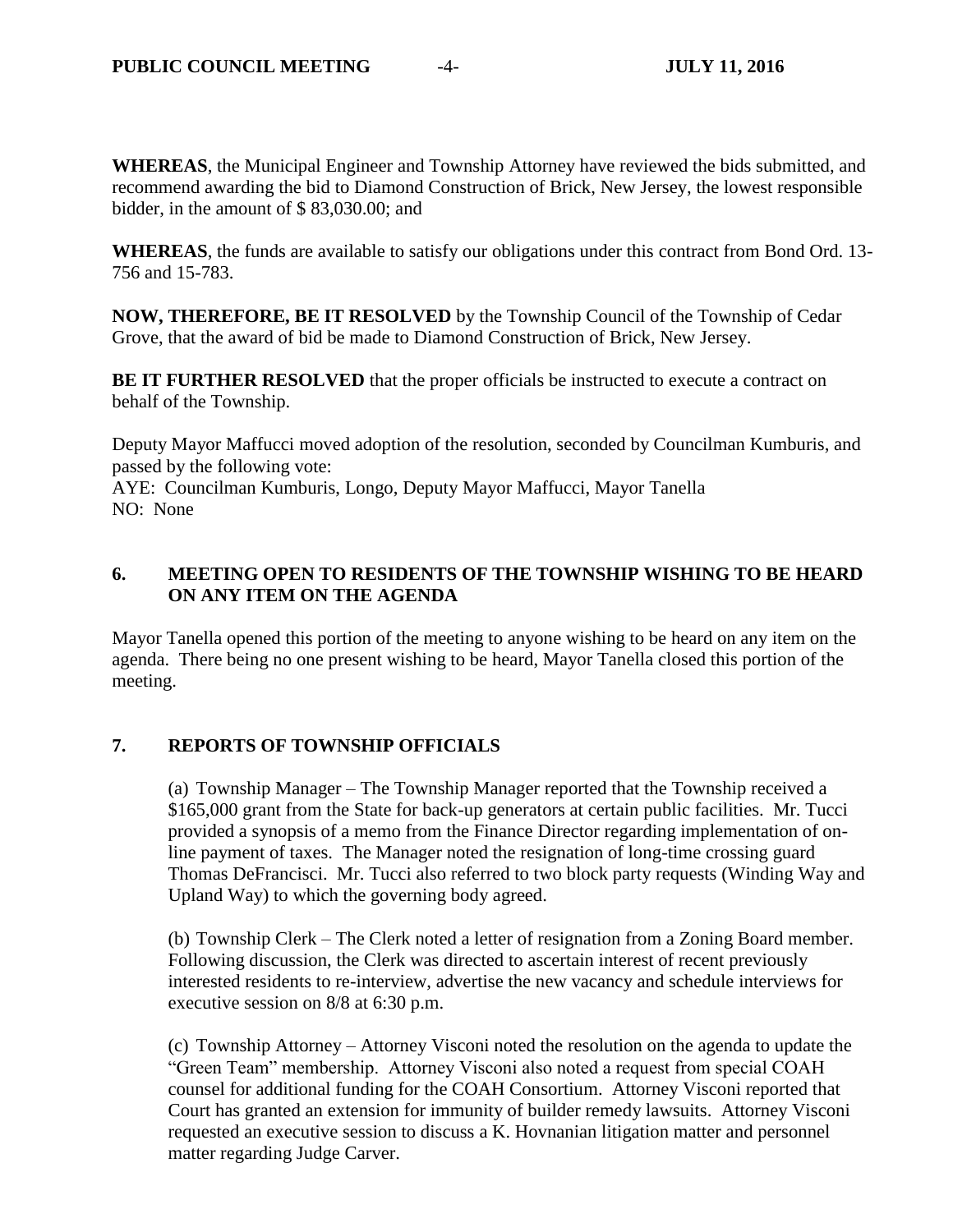(d) Other Reports

Councilman Kumburis announced the upcoming Chamber of Commerce sponsored concert at Morgan's Farm and Municipal Alliance sponsored movie night.

Councilman Longo commented that he chose not to second the motion for appointment to fill a vacancy because he would like to see the vacancy advertised.

## **8. NEW BUSINESS**

(a) To consider introduction of Pending Ordinance #16-799 Amending Chapter 146 of the Township Code entitled "Garbage, Rubbish, and Refuse"

The clerk read the Ordinance by title only:

# **AN ORDINANCE AMENDING CHAPTER 146 OF THE CODE OF THE TOWNSHIP OF CEDAR GROVE, ENTITLED "GARBAGE, RUBBISH AND REFUSE."**

BE IT ORDAINED by the Township Council of the Township of Cedar Grove, as follows:

The Code of the Township of Cedar Grove, Chapter 146 entitled, "GARBAGE, RUBBISH AND REFUSE" is hereby amended as follows:

## **Section 1.**

ARTICLE III, Recycling.

A. Paragraph 146-8 Definitions is hereby deleted in its entirety and replaced with the following language in its place and stead:

§146-8 Definitions.

As used in this article, the following terms shall have the meanings indicated:

ALUMINUM BEVERAGE CONTAINERS – All containers normally used in the consumption of alcoholic and non-alcoholic beverages both in the home and in retail establishments dispensing the same for on- or off-premises consumption, the same being made entirely of aluminum.

BIMETAL (Tin/Steel) CANS – Aluminum and tin or tin-plated steel food and beverage containers, including those for fruits, vegetables, juices and pet food.

COMMERCIAL SOURCE – Wholesale, retail, service or manufacturing establishments, including but not limited to restaurants, markets, offices, retail and wholesale outlets, industrial establishments and theaters.

OLD CORRUGATED CONTAINERS – All corrugated cardboard of the type commonly used for boxes, shipping containers and packing material having exterior cardboard plies separated by air spaces created by one or more fabricated cardboard plies.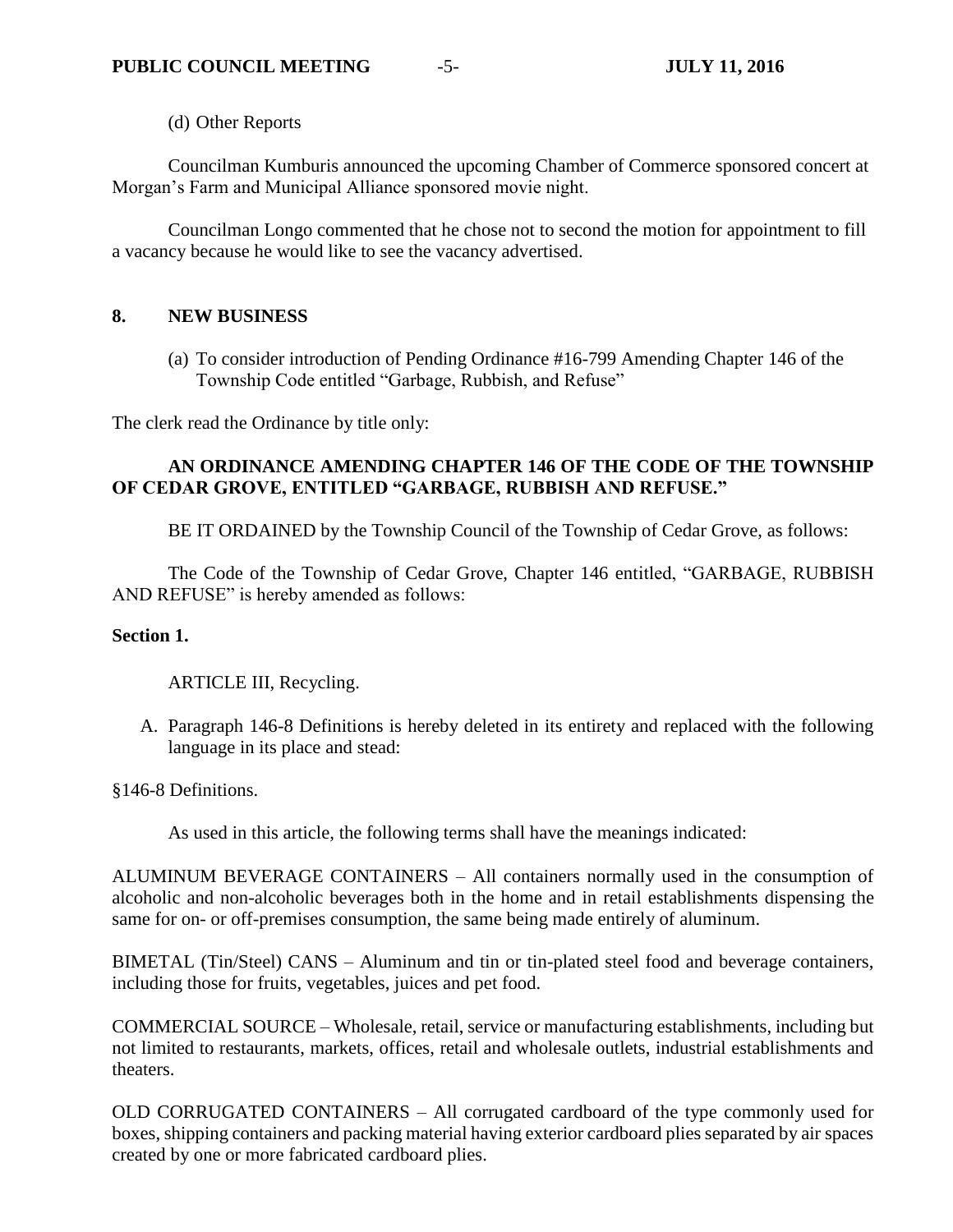FERROUS SCRAP – Metal that is magnetic and rusts such as structural steel or cast iron components.

GLASS FOOD AND BEVERAGE CONTAINERS – All containers and objects commonly used in residential and nonresidential premises, such as bottles, jars, glasses, jugs and all other vessels made entirely and exclusively of glass.

INSTITUTIONAL SOURCES – Churches, synagogues, colleges, schools, municipal or municipally supported bodies, not-for-profit organizations and the like.

LEAD ACIS BATTERIES (vehicle batteries) – Types that contain lead and lead oxide with the sulfuric acid electrolyte produces a voltage.

LEAVES – Foliage material naturally formed from trees and bushes that are suitable for composting and mulching.

MIXED OFFICE PAPER – A combination of paper products found in an office environment, typically, it means high-grade papers such as copier paper, computer printout, and stationery. It also includes magazines, catalogs, brochures, white envelopes, advertising flyers and most mail.

B. Paragraph 146-9 shall be deleted in its entirety and replaced with the following language it its place and stead:

There is hereby established a program for the mandatory source separation from the municipal solid waste stream by the single-family and multifamily residential, commercial, office park, industrial, institutional and governmental solid waste generators of the Township at the point of generation of the following items:

| <b>RESIDENTIAL:</b>                                                     | <b>COMMERCIAL:</b>                      | <b>INSTITUTIONAL:</b>                   |
|-------------------------------------------------------------------------|-----------------------------------------|-----------------------------------------|
| Newspapers                                                              | Newspapers                              | Newspapers                              |
| Mixed paper (i.e. junk mail,<br>office paper, all marketable<br>grades) | Office paper (all<br>marketable grades) | Office paper (all<br>marketable grades) |
| Old corrugated containers                                               | Old corrugated containers               | Old corrugated containers               |
| Glass food and beverage<br>containers                                   | Glass food and beverage<br>containers   | Glass food and beverage<br>containers   |
| Aluminum beverage containers                                            | Aluminum beverage<br>containers         | Aluminum beverage<br>containers         |
| Leaves                                                                  | Leaves                                  | Leaves                                  |
| Used motor oil                                                          | Used motor oil                          | Used motor oil                          |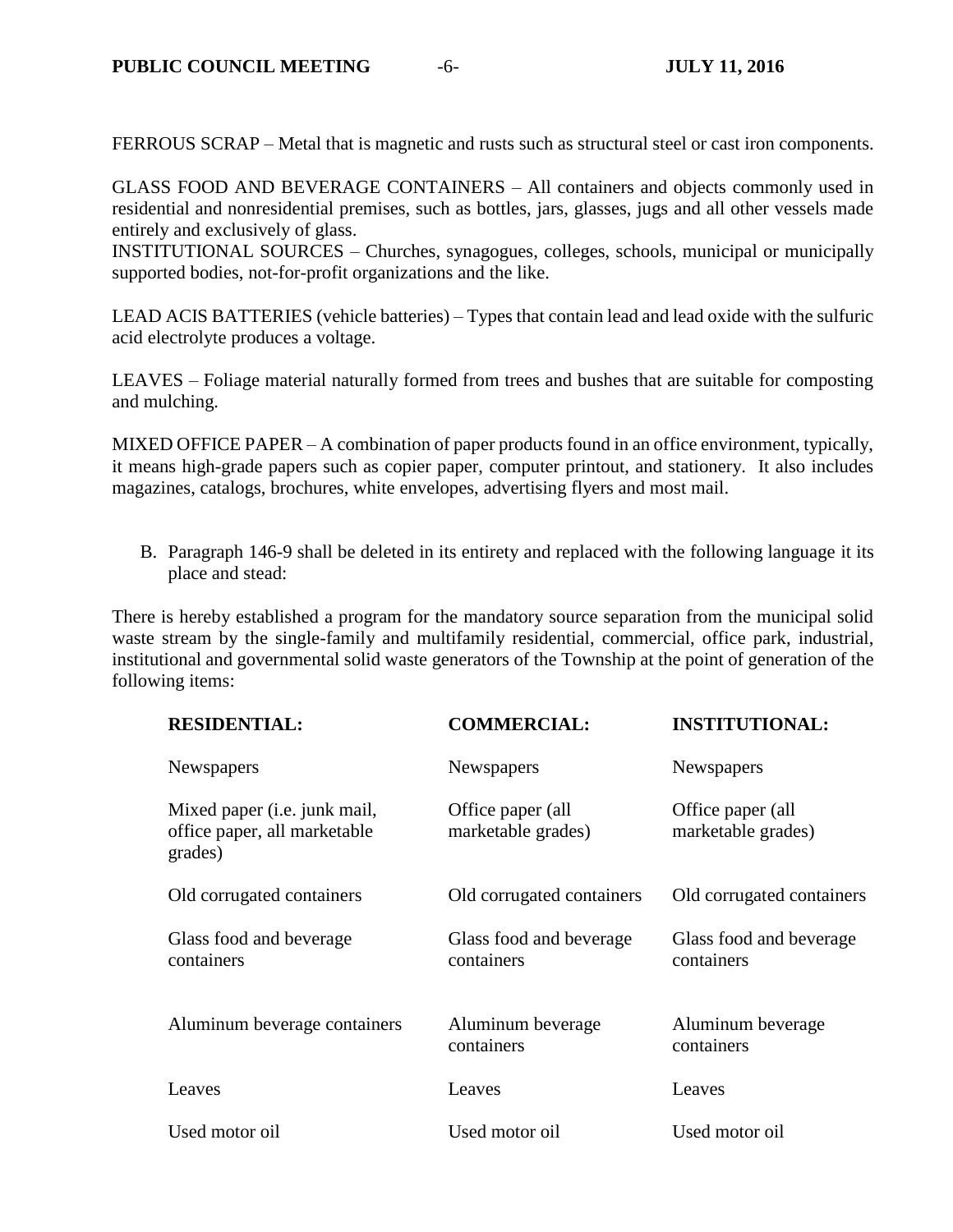| White goods                                | White goods                                | White goods                                |
|--------------------------------------------|--------------------------------------------|--------------------------------------------|
| Lead acid batteries<br>(vehicle batteries) | Lead acid batteries<br>(vehicle batteries) | Lead acid batteries<br>(vehicle batteries) |
| Plastics $(\#1 \text{ and } \#2)$          | Plastics $(\#1 \text{ and } \#2)$          | Plastics $(\#1 \text{ and } \#2)$          |
| <b>Steel/Tin Containers</b>                | <b>Steel/Tin Containers</b>                | <b>Steel/Tin Containers</b>                |
| Ferrous Scrap                              | Ferrous Scrap                              | Ferrous Scrap                              |

And such other recyclable material to be added or deleted as designated recyclables by the County of Essex pursuant to a duly adopted amendment to the County Solid Waste Management Plan approved by the New Jersey Department of Environmental Protection.

C. Paragraph 146-11(A)7 is hereby amended to add the following item:

g) Used motor oil

### **Section 2.**

ARTICLE III, Recycling, Paragraph 146-13 Violations and penalties is hereby deleted in its entirety and replaced with the following language in its place and stead.

Any person, firm or organization found guilty of who violating a provision of this Chapter shall, upon conviction, forfeit and pay a fine of \$75 for the first offense, \$150 for the second offense and, for the third and any subsequent offenses, shall be subject to one or more of the following: a minimum fine of \$250 but not exceeding \$1,250, a term of imprisonment not exceeding 90 days or a period of community service not exceeding 90 days.

In addition to the foregoing penalties, where a container includes designated recycling material mixed with solid waste, the container will not be collected.

Fines levied and collected pursuant to the provisions of this chapter shall be immediately deposited into the Municipal Recycling Trust Fund (or equivalent).

### **Section 3.**

All ordinances of the Township of Cedar Grove which are inconsistent with the provisions of this Ordinance are hereby repealed as to the extent of such inconsistency.

## **Section 4.**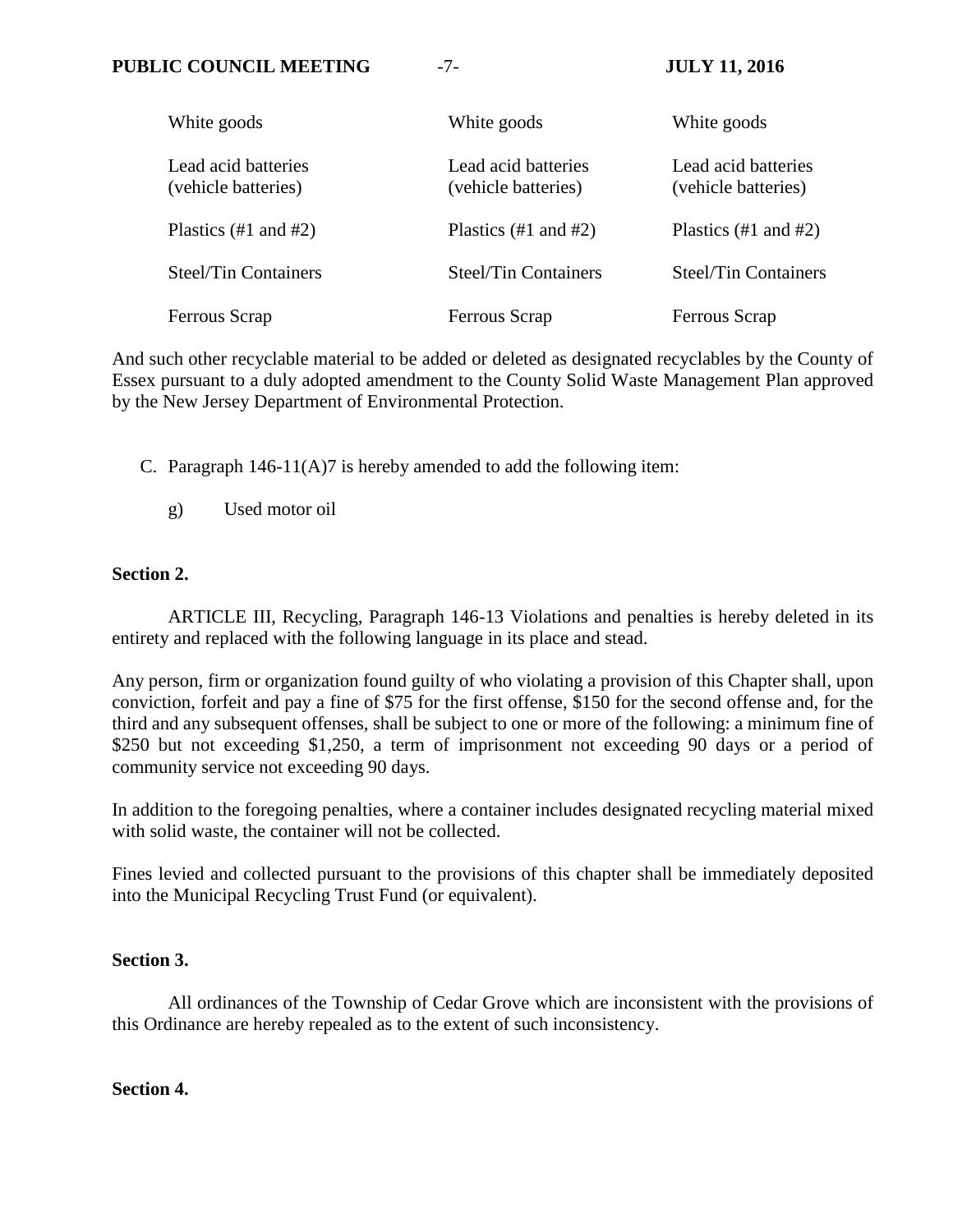Should any section, clause, sentence, phrase or provision of this Ordinance be declared unconstitutional or invalid by a Court of competent jurisdiction, such decision shall not affect the remaining portions of this Ordinance.

#### **Section 5.**

This Ordinance shall take effect upon final passage, adoption, and publication in the manner prescribed by law.

Deputy Mayor Maffucci moved that Pending Ordinance #16-799 be passed at first reading, published in the Verona-Cedar Grove Times as a pending ordinance with a public hearing of August 8, 2016, seconded by Councilman Longo, and passed by the following vote: AYE: Councilman Kumburis, Longo, Deputy Mayor Maffucci, Mayor Tanella NO: None

(b) To consider resolution concerning approval of raffle applications

The following resolution had been posted on the bulletin board, and a brief synopsis was given by the Township Clerk:

**WHEREAS** applications for raffle licenses have been received from:

| <b>APPLICANT</b>             | EVENT, DATE, TIME, AND PLACE              |
|------------------------------|-------------------------------------------|
| Cedar Grove Elks Lodge #2237 | Off-Premise 50/50 Raffle                  |
| 405 Bowden Rd.               | October 1, 2016 at $1:00 - 5:00$ p.m. at  |
| Cedar Grove, NJ 07009        | 405 Bowden Rd., Cedar Grove NJ            |
| Cedar Grove Elks Lodge #2237 | <b>On-Premise Draw Raffle</b>             |
| 405 Bowden Rd.               | October 1, 2016 at $1:00 - 5:00$ p.m. at  |
| Cedar Grove, NJ 07009        | 405 Bowden Rd., Cedar Grove NJ            |
| Cedar Grove Elks Lodge #2237 | Off-Premise 50/50 Raffle                  |
| 405 Bowden Rd.               | October 15, 2016 at $5:00 - 7:30$ p.m. at |
| Cedar Grove, NJ 07009        | 405 Bowden Rd., Cedar Grove NJ            |

**WHEREAS** the fees have been paid, the applications have been reviewed by the Township Clerk and found acceptable;

**NOW THEREFORE BE IT RESOLVED** by the Township Council of the Township of Cedar Grove that it does herby approve said applications.

Deputy Mayor Maffucci moved adoption of the resolution, seconded by Councilman Kumburis, and passed by the following vote: AYE: Councilman Kumburis, Longo, Deputy Mayor Maffucci, Mayor Tanella NO: None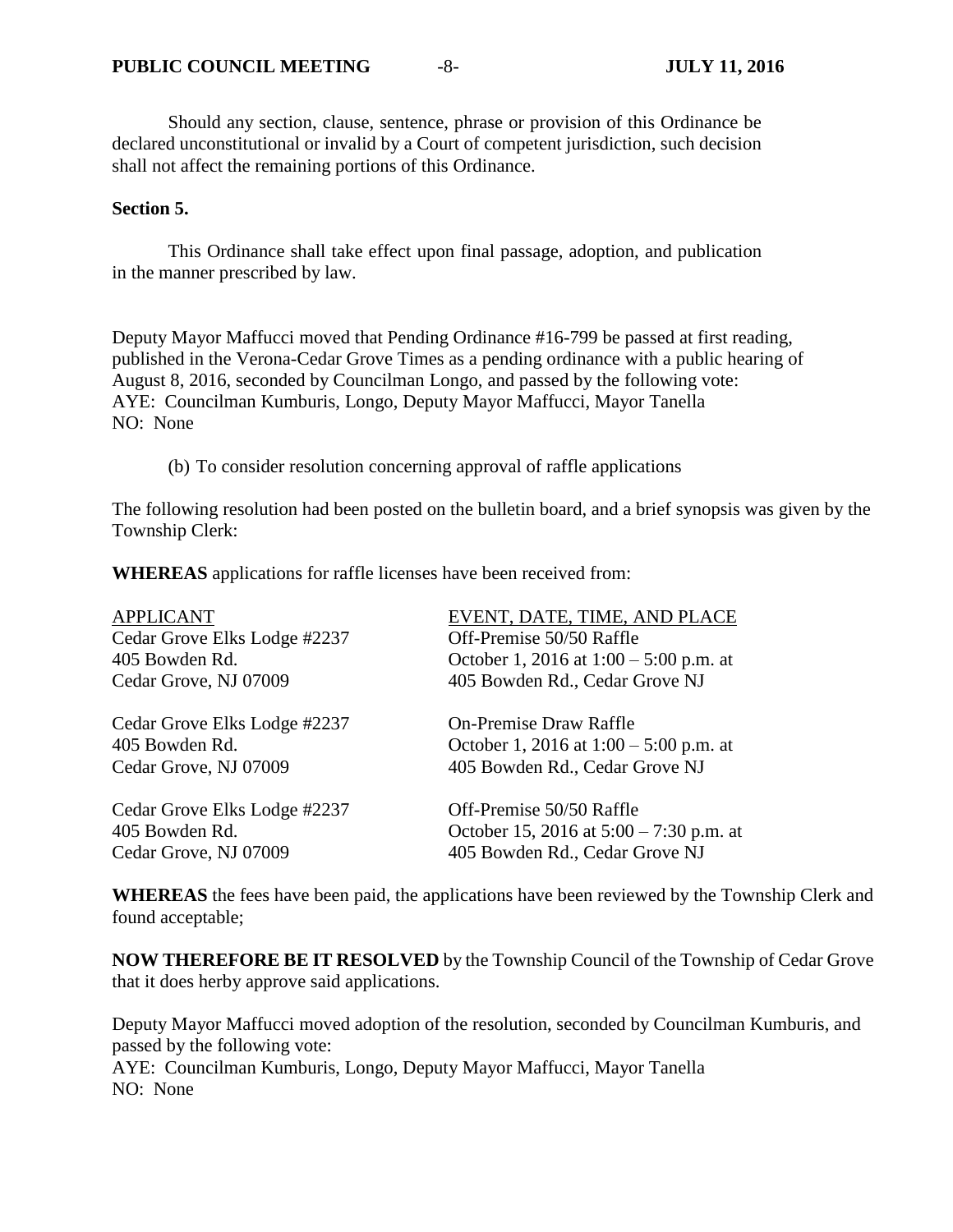(c) To consider resolution concerning 2015 Municipal Audit

The following resolution had been posted on the bulletin board, and a brief synopsis was given by the Township Clerk:

**WHEREAS**, N.J.S.A.40A:5-4 requires the governing body of every local unit to have made an annual audit of its books, accounts and financial transactions, and

**WHEREAS**, The Annual Report of Audit for the year 2015 has been filed by a Registered Municipal Accountant with the Municipal Clerk as per the requirements of N.J.S.A.40A:5-6, and a copy has been received by each member of the governing body, and

**WHEREAS**, the Local Finance Board of the State of New Jersey is authorized to prescribe reports pertaining to the local fiscal affairs, as per R.S. 52:27BB-34, and

**WHEREAS**, the Local Finance Board has promulgated N.J.A.C. 5:30-6.5, a regulation requiring that the governing body of each municipality shall, by resolution certify to the Local Finance Board of the State of New Jersey that all members of the governing body have reviewed, as a minimum, the sections of the annual audit entitled "Comments and Recommendations"; and

**WHEREAS**, the members of the governing body have personally reviewed as a minimum the Annual Report of Audit, and specifically the sections of the Annual Audit entitled "Comments and Recommendations", as evidenced by the group affidavit form of the governing body attached hereto; and

**WHEREAS**, such resolution of certification shall be adopted by the governing body no later than forty-five days after the receipt of the annual audit, pursuant to N.J.A.C. 5:30-6.5; and

**WHEREAS**, all members of the governing body have received and have familiarized themselves with, at least, the minimum requirements of the Local Finance Board of the State of New Jersey, as stated aforesaid and have subscribed to the affidavit, as provided by the Local Finance Board, and

**WHEREAS**, failure to comply with the promulgations of the Local Finance Board of the State of New Jersey may subject the members of the local governing body to the penalty provisions of R.S. 52:27BB-52, to wit:

R.S. 52-27BB-52 – "A local officer or member of a local governing body who, after a date fixed for compliance, fails or refuses to obey an order of the director (Director of Local Government Services), under the provisions of this Article, shall be guilty of a misdemeanor and, upon conviction, may be fined not more than one thousand dollars (\$1,000.00) or imprisoned for not more than one year, or both, in addition shall forfeit his office."

**NOW, THEREFORE BE IT RESOLVED**, that the Township Council of the Township of Cedar Grove, hereby states that it has complied with N.J.A.C. 5:30-6.5 and does hereby submit a certified copy of this resolution and the required affidavit to said Board to show evidence of said compliance.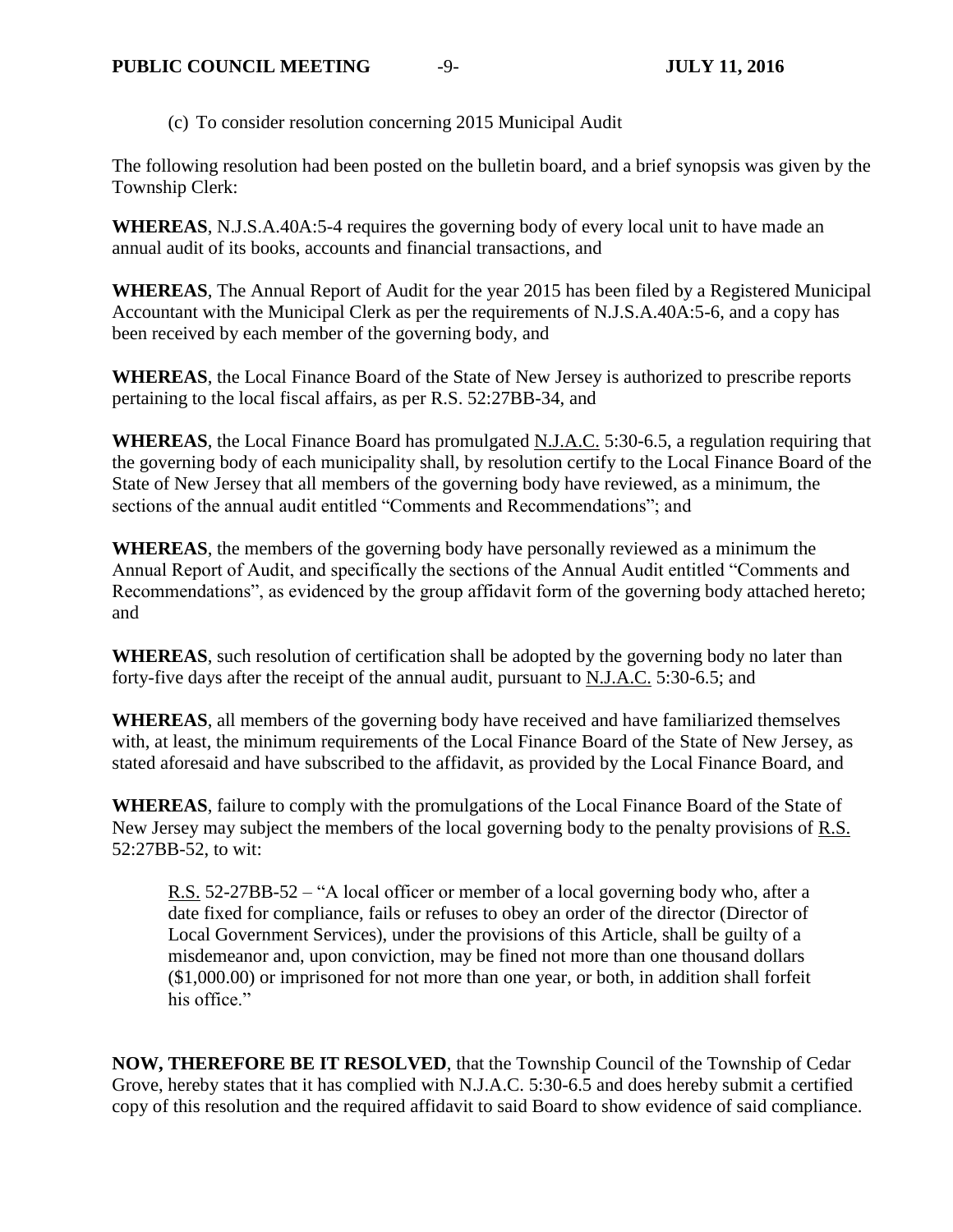Deputy Mayor Maffucci moved adoption of the resolution, seconded by Councilman Maffucci, and passed by the following vote:

AYE: Councilman Kumburis, Longo, Deputy Mayor Maffucci, Mayor Tanella NO: None

(d) To consider resolution concerning Corrective Action Plan

The following resolution had been posted on the bulletin board, and a brief synopsis was given by the Township Clerk:

**BE IT RESOLVED** by the Township Council of Cedar Grove, Essex County, New Jersey, that:

**WHEREAS,** the 2015 Annual Audit of the Township of Cedar Grove, conducted by Nisivoccia and Company, contained certain recommendations requiring action; and

**WHEREAS,** these recommendations have been reviewed by the Township's Chief Financial Officer; and

**WHEREAS,** The Chief Financial Officer, in accordance with the requirements promulgated by the New Jersey Division of Local Government Services, has developed a plan to address the recommendations listed by the auditor;

**NOW, THEREFORE, BE IT RESOLVED,** by the Township Council of the Township of Cedar Grove that the Corrective Action Plan for the 2015 Annual Municipal Audit, hereto attached, is hereby approved and accepted; and

**BE IT FURTHER RESOLVED** that the Township Clerk is hereby directed to transmit a certified copy of this resolution and its attachments to the New Jersey Division of Local Government Services.

Councilman Kumburis moved adoption of the resolution, seconded by Deputy Mayor Maffucci, and passed by the following vote: AYE: Councilman Kumburis, Longo, Deputy Mayor Maffucci, Mayor Tanella NO: None

(e) To consider resolution concerning purchase of vehicles through State contract

The following resolution had been posted on the bulletin board, and a brief synopsis was given by the Township Clerk:

**WHEREAS,** the Township of Cedar Grove has availed itself of the right to purchase Sport Utility Vehicles (SUV) entered into on behalf of the State of New Jersey by the Division of Purchase and Property in the Department of Treasury pursuant to N.J.S.A. 40A:11-12; and

**WHEREAS,** it is desirable from time to time to purchase Sport Utility Vehicles (SUV) under contracts entered into on behalf of the State by the said Division without the necessity of advertising for bids, or in cases where no bids have been received; and

**WHEREAS,** it is desirable to purchase Sport Utility Vehicles (SUV) under such contracts enter into on behalf of the State of New Jersey by said Division during the year 2016;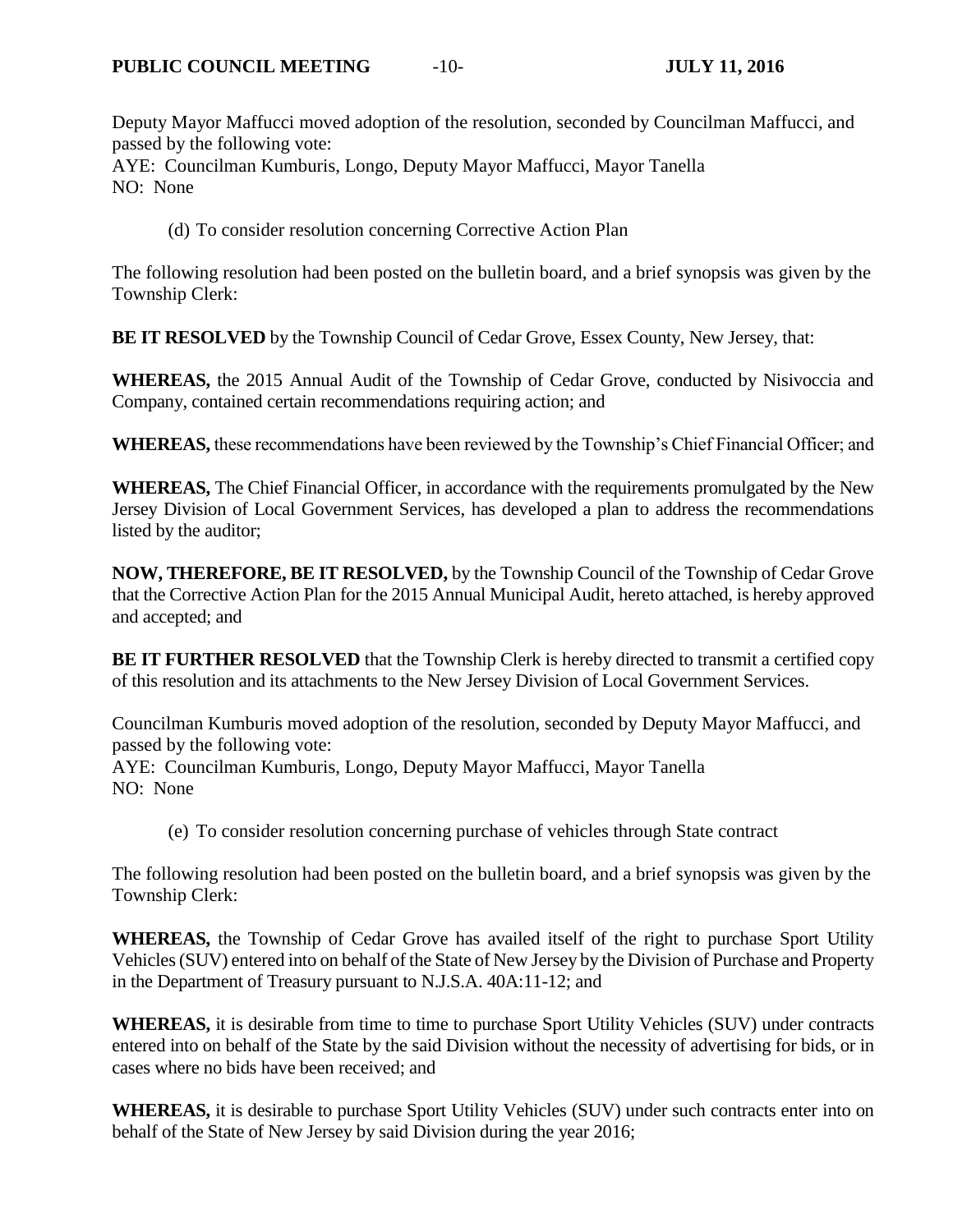**WHEREAS,** funds for the purchase of Sport Utility Vehicles (SUV) are available in the 2016 Municipal Budget, Police – Other Expenses.

**NOW, THEREFORE, BE IT RESOLVED**, by the Township Council of the Township of Cedar Grove, that the purchase of Sport Utility Vehicles (SUV) be awarded to Winner Ford, through State Contract No. A88728.

Deputy Mayor Maffucci moved adoption of the resolution, seconded by Councilman Kumburis, and passed by the following vote:

AYE: Councilman Kumburis, Longo, Deputy Mayor Maffucci, Mayor Tanella NO: None

(f) To consider resolution concerning sewer bill adjustment

The following resolution had been posted on the bulletin board, and a brief synopsis was given by the Township Clerk:

**WHEREAS,** it has been determined upon investigation of the Township Manger that the sewer charges assessed to the account listed herein should be cancelled:

| Name & Address          | Sewer    | <b>Total Cancelled</b> |
|-------------------------|----------|------------------------|
| <b>Shirley Goldberg</b> | \$532.50 | \$532.50               |
| 21 Mountain Ridge Drive |          |                        |
| Cedar Grove, NJ 07009   |          |                        |
| Acct. No. 3-3001310     |          |                        |

**NOW, THEREFORE, BE IT RESOLVED**, by the Township Council of the Township of Cedar Grove that the Chief Financial Officer is hereby authorized to cancel the sewer charges for the above account.

Deputy Mayor Maffucci moved adoption of the resolution, seconded by Councilman Kumburis, and passed by the following vote: AYE: Councilman Kumburis, Longo, Deputy Mayor Maffucci, Mayor Tanella

NO: None

(g) To consider resolution concerning purchase through National Joint Powers Alliance

The following resolution had been posted on the bulletin board, and a brief synopsis was given by the Township Clerk:

**WHEREAS,** the Township of Cedar Grove utilizes the National Joint Powers Alliance for the purchase of 400 person capacity bleacher system for Panther Park multi-purpose field; and

**WHEREAS,** the contract amount for the purchase of the bleacher system vehicle will not exceed \$72,000.00; and

**WHEREAS,** the funds are available to satisfy our obligations under this contract through Account Nos. 6050.213.01 and 6054.215.12.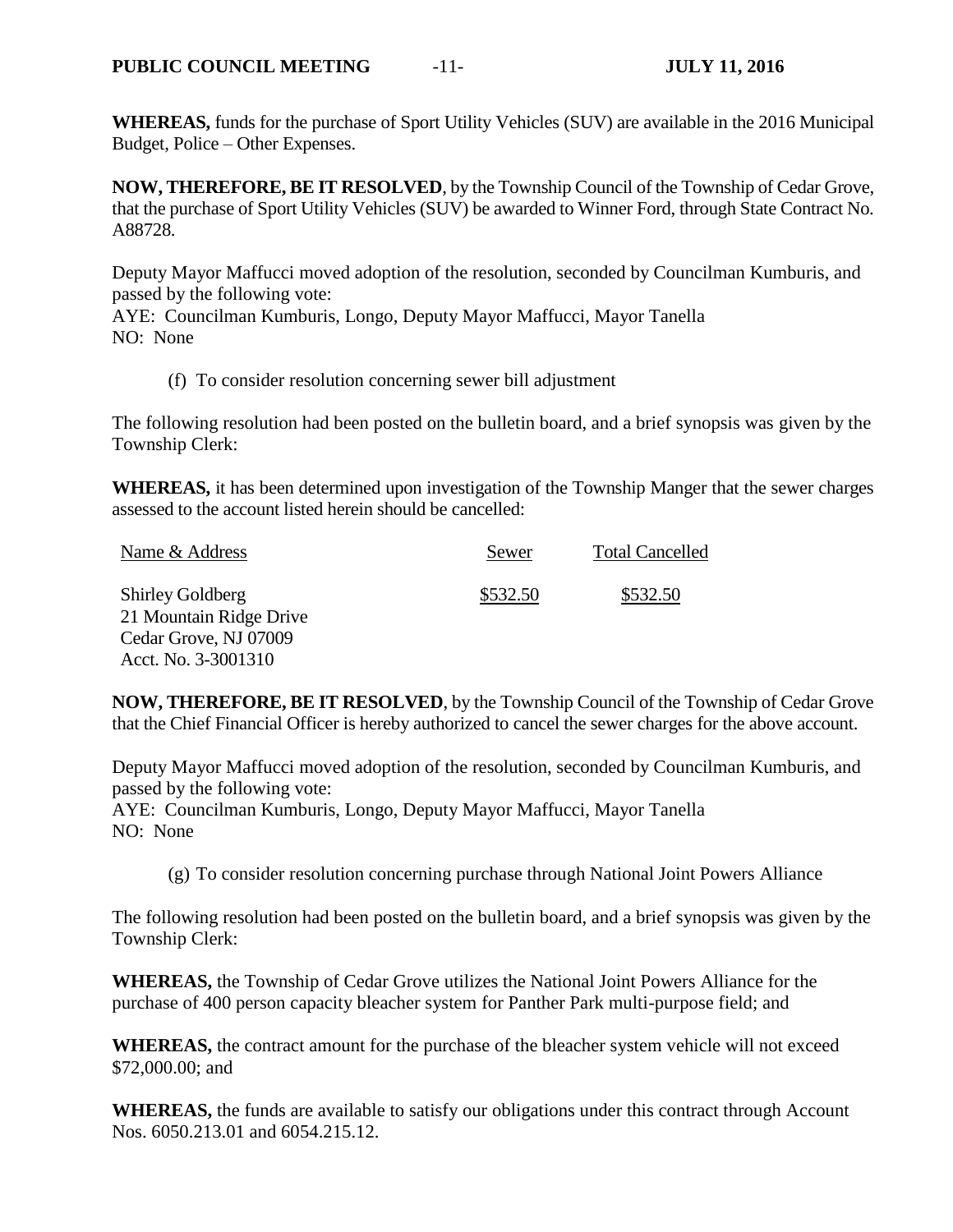**NOW THEREFORE BE IT RESOLVED** by the Township Council of the Township of Cedar Grove authorizes the Township of Cedar Grove to purchase from the National Joint Powers Alliance the purchase of a 400 person capacity bleacher system for the "visitors" section from Dant Clayton Corporation for an amount not to exceed \$72,000.00.

Deputy Mayor Maffucci moved adoption of the resolution, seconded by Councilman Kumburis, and passed by the following vote:

AYE: Councilman Kumburis, Longo, Deputy Mayor Maffucci, Mayor Tanella NO: None

(h) To consider resolution concerning return of escrow – Second Gen Catering Co. Inc.

The following resolution had been posted on the bulletin board, and a brief synopsis was given by the Township Clerk:

**In the Matter of: Second Gen Catering Co., Inc. 669 Pompton Avenue Block 210 Lot 12**

**WHEREAS,** Second Gen Catering Co., Inc. received final site plan approval from the Zoning Board for construction of on-site improvements on Block 210 Lot 12; and

**WHEREAS,** a developer's agreement was approved by the Mayor and Council of the Township of Cedar Grove on April 21, 2014; and

**WHEREAS,** sureties were posted to guarantee construction of site improvements consistent with the Zoning Board approval of the project; and

**WHEREAS,** the developer has requested release of said sureties; and

**WHEREAS,** the Director of Community Development and Municipal Engineer have advised that all required improvements have been completed as stipulated in the condition of the Zoning Board resolution of approval.

**NOW, THEREFORE BE IT RESOLVED** the Mayor and Council authorize the release of said surety and any applicable interest to the applicant in the amount as follows:

- (a) Performance Bond No. 76109588 in the amount of \$340,934.40
- (b) Cash Performance Guarantee in the amount of \$37,881.00
- (c) Post approval escrow in the amount of \$15,784.00

Deputy Mayor Maffucci moved adoption of the resolution, seconded by Councilman Kumburis, and passed by the following vote:

AYE: Councilman Kumburis, Longo, Deputy Mayor Maffucci, Mayor Tanella NO: None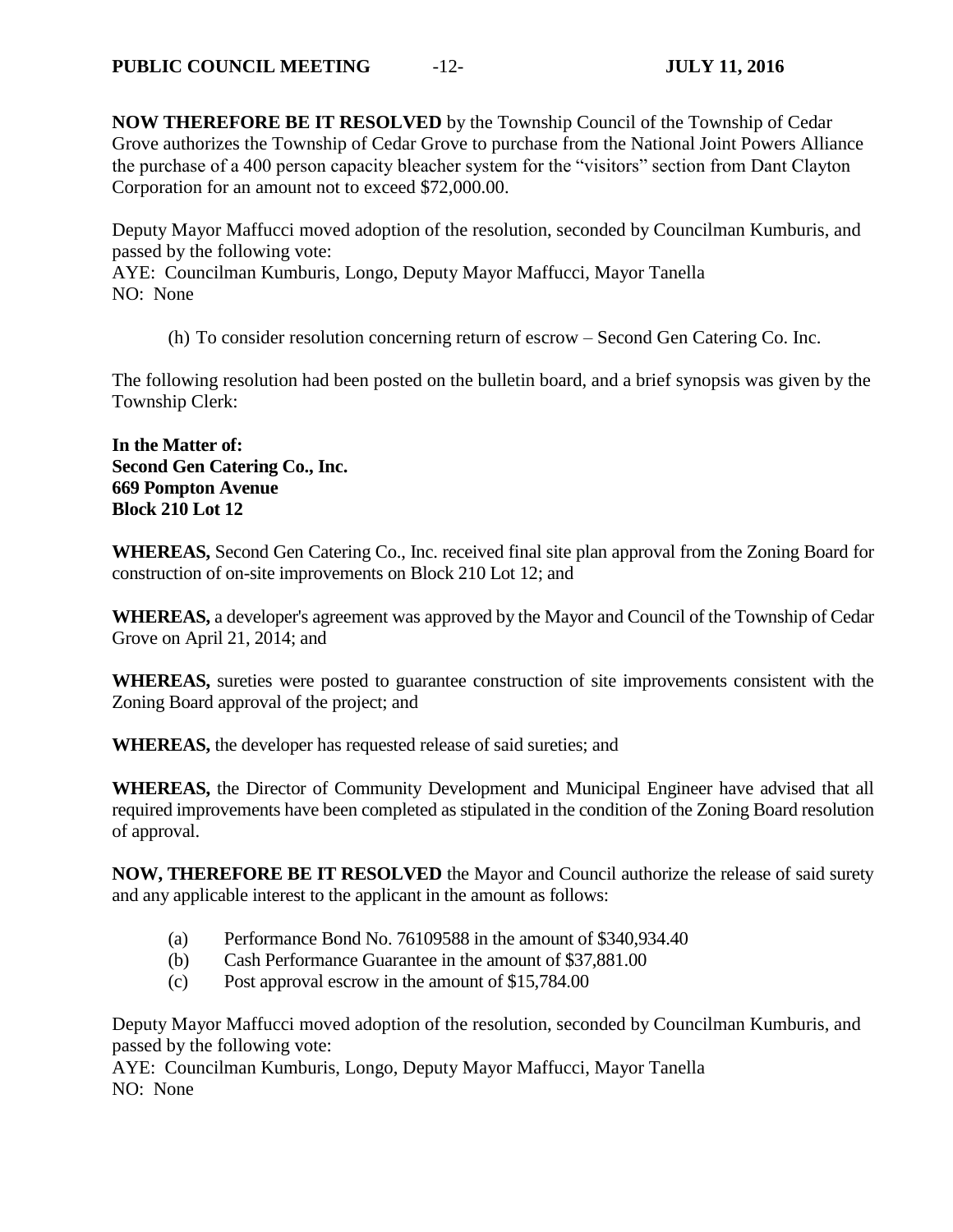(i) To consider resolution concerning waiver of developer agreement – 25 Canfield Rd. LLC

The following resolution had been posted on the bulletin board, and a brief synopsis was given by the Township Clerk:

**In the Matter of: 25 Canfield Rd. LLC 25 Canfield Rd. Block 293, Lot 5**

**BE IT RESOLVED** by the Township Council of the Township of Cedar Grove that pursuant to Section 38-32.1 of the Code of the Township of Cedar Grove, the governing body does hereby waive the requirements for a developer's agreement, performance guarantee and insurance certificate in connection with the above referenced project.

**BE IT FURTHER RESOLVED** that submission of the 5% post approval escrow required per Chapter 38-26.2 of the Code of the Township of Cedar Grove is also waived.

Deputy Mayor Maffucci moved adoption of the resolution, seconded by Councilman Kumburis, and passed by the following vote:

AYE: Councilman Kumburis, Longo, Deputy Mayor Maffucci, Mayor Tanella NO: None

(j) To consider resolution concerning "Green Team" membership

The following resolution had been posted on the bulletin board, and a brief synopsis was given by the Township Clerk:

**WHEREAS**, by resolution, dated July 18, 2011, the Township of Cedar Grove (the "Township") created the Sustainable Jersey "Green Team" acknowledging that the residents of the Township desire a stable, sustainable future for themselves and future generations; and

**WHEREAS**, the Township wishes to continue building a model of government which benefits our residents now and far into the future with green community initiatives which are easy to replicate and affordable to implement; and

**WHEREAS**, the Township Council wishes to update the membership of the "Green Team" and ensure its continued success; and

**NOW, THEREFORE, BE IT RESOLVED** by the Township Council of Cedar Grove, that the following persons are hereby appointed to the GTA from July 1, 2016 through June 30, 2017:

Mayor Peter Tanella or the Mayor's appointed designee, Alex Palumbo, Township Engineer, Staci Molinaro, Township Resident, Dinah Perkins, Township Resident, and Daniella Maffettone, Township Resident

**BE IT FURTHER RESOLVED** that this Resolution shall take effect pursuant to law.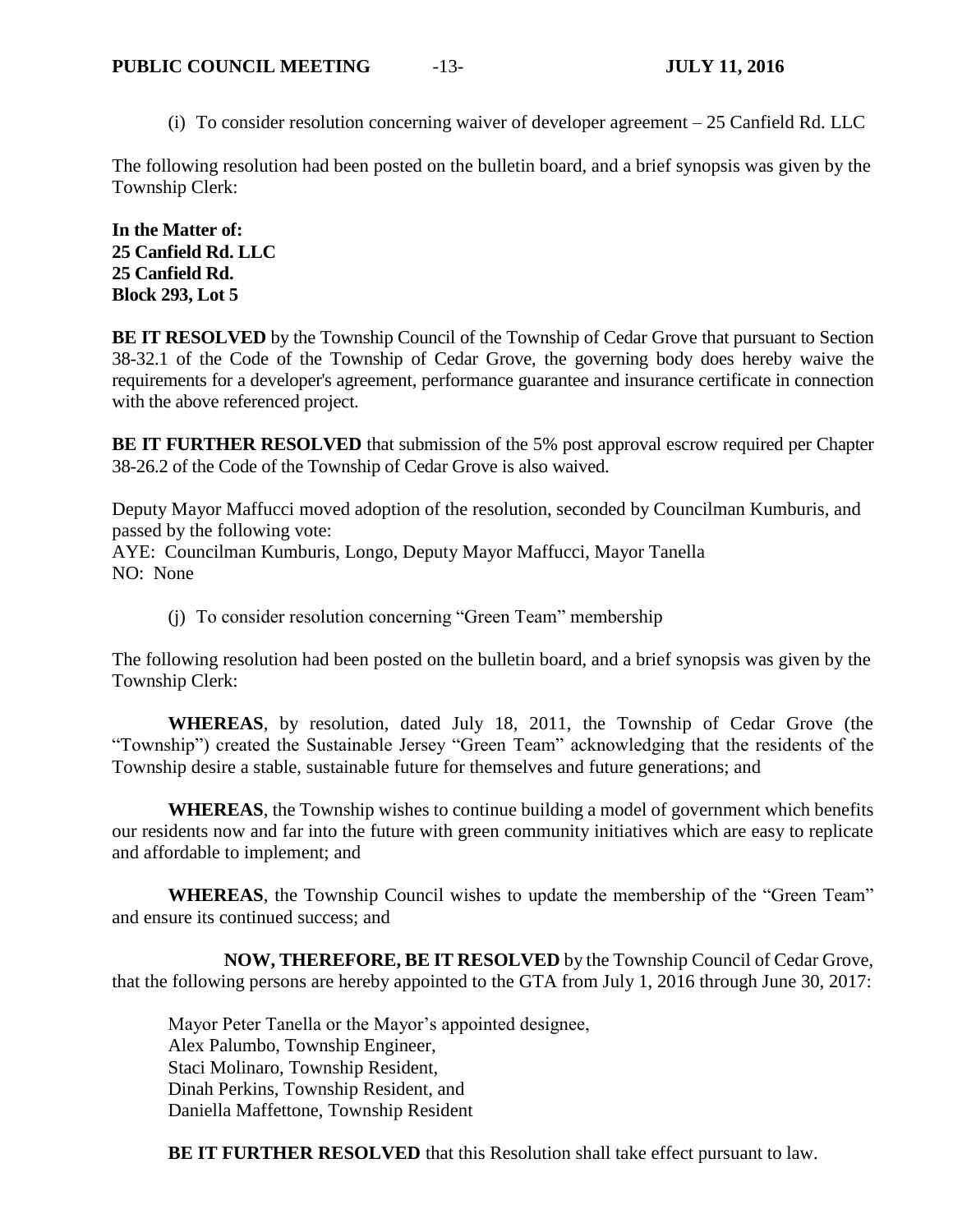Deputy Mayor Maffucci moved adoption of the resolution, seconded by Councilman Kumburis, and passed by the following vote:

AYE: Councilman Kumburis, Longo, Deputy Mayor Maffucci, Mayor Tanella NO: None

## **9. APPROVAL OF BILLS**

The Bill Resolution was read by title and amount as follows:

BE IT RESOLVED by the Township Council of the Township of Cedar Grove, County of Essex, New Jersey, that the attached summary of bills having been duly audited and found correct be and they are thereby ordered paid and that warrants be drawn on the Treasurer in the aggregate amount of \$2,643,177.03

Councilman Kumburis moved adoption of the resolution, seconded by Deputy Mayor Maffucci, and passed by the following vote:

AYE: Councilman Kumburis, Longo, Deputy Mayor Maffucci, Mayor Tanella NO: None

# **10. MEETING OPEN TO RESIDENTS OF THE TOWNSHIP WISHING TO BE HEARD ON ANY ITEM ON OR OFF THE AGENDA CONCERNING TOWNSHIP BUSINESS**

Ron Mega; 82 Hillsdale Rd. – Mr. Mega raised concerns that a decision was made to undertake an investigation of a 19-year councilmember based on anonymous letter. Mr. Mega also raised concern regarding the cost of investigation and retainment of the investigator. Mayor Tanella suggested that Mr. Mega obtain the public documents prior to any further discussion.

Charles Dovico; 111 Holly Lane (Four Seasons) – Mr. Dovico commented that the governing body has set a precedent concerning receipt of anonymous letters, that it is now incumbent on the governing body to act on anonymous letters in the future.

Doug Ruccione; 11 Hillside Rd., Ringwood – Mr. Ruccione explained issues of concern regarding proposed remediation (capping) of a Superfund site approximately two miles upstream of the Wanaque Reservoir located in Ringwood, and the long-term impact on the reservoir's water quality. Since the Township of Cedar Grove is a user of water from the Wanaque Reservoir, Mr. Ruccione requested that the governing body consider approval of a resolution to request the governing body of Ringwood to postpone/withdraw its remediation request to the EPA to cap the site, and support complete removal of all toxic contamination. Township Manager Tucci stated that he has been in contact with Ringwood municipal officials regarding the issue, and also is in the process of obtaining information from the NJDWSC.

# AUTHORIZATION TO GO INTO EXECUTIVE SESSION

WHEREAS, Section 8 of the Open Public Meetings' Act (N.J.S.A.10:4-12 (b) (1-9) permits the exclusion of the public from a Meeting of the Mayor and Council in certain circumstances; and